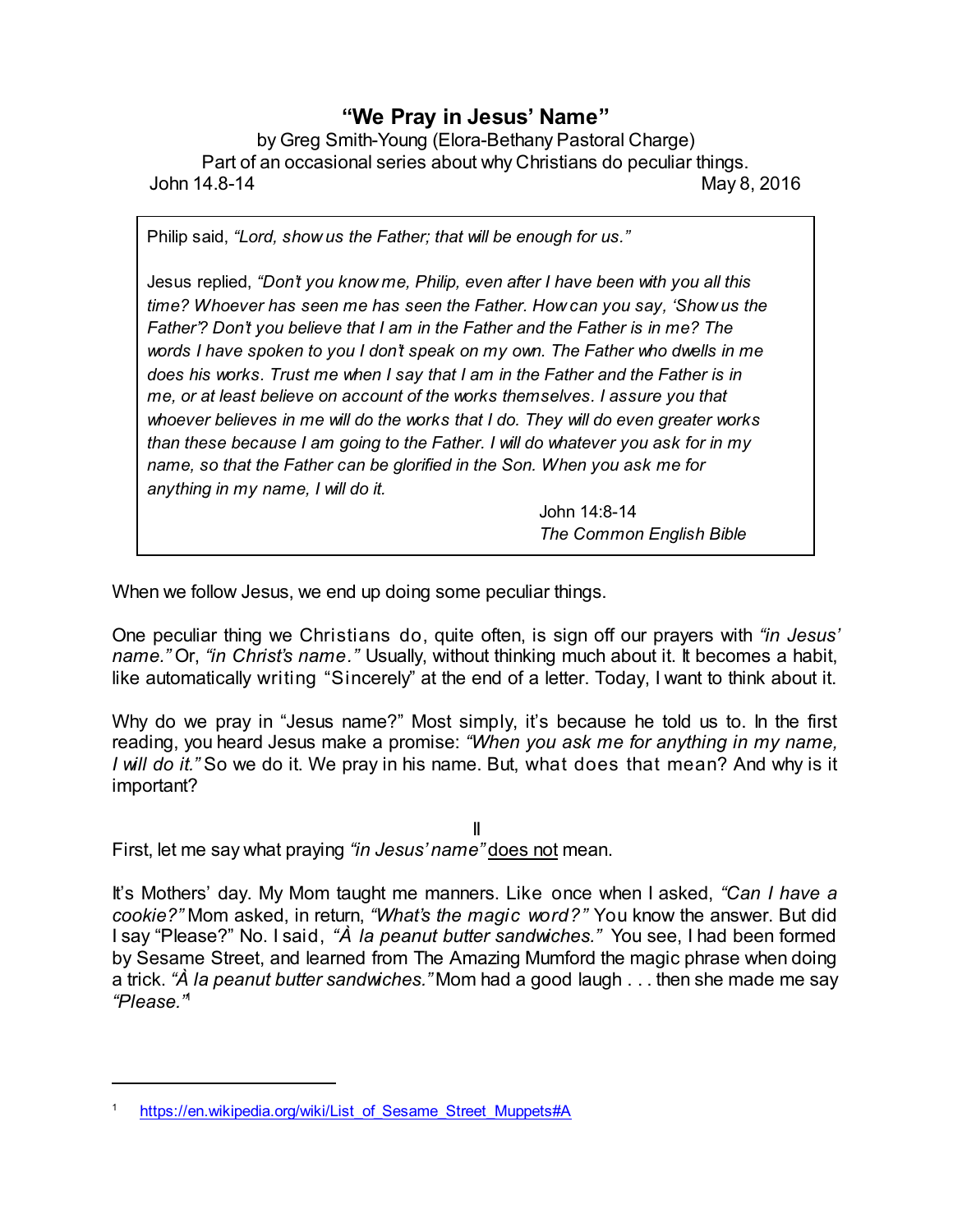When we pray "in Jesus' name," it is not magic. It's not a holy version of "open sesame"<sup>2</sup> that reveals some treasure cave of divine blessings. Nor is *"in Jesus' name,"* a sweetener we add to make our prayers extra delicious for God. Nor a bow we put on top to pretty them up. It is not even like "please," a polite way of talking to God.

Let's think of it normally. When do we do something in someone's name?

- An assistant might write a letter on behalf of his boss and sign for her. He should write "p. p." before the signature, which stands for the Latin phrase meaning "on behalf of." He is acting in the boss's name. $3$
- When I take Barb out for dinner, the staff who are serving us are representing the restaurant. They are serving "in the name of" McDonald's.
- A police officer yell's out "Stop! In the name of the law!" Actually, I don't think they really say that. If you are arrested, it's in the name of the Queen. So you are really in trouble.

This idea of acting in someone's name, then, is one we understand. Keeping this in mind, what does Jesus mean when he tells us to pray in his name?

Praying in Jesus' name gives shape to my prayer, claims a welcome for my prayer, and is a great privilege we receive when we belong to him.

III

First, praying in Jesus' name shapes my prayer.

When someone asks you to act in their name, they are giving you a trust. They are counting on you acting as they would act. For instance, if you give someone Power of Attorney over your finances, you are expecting them to make decisions for you as if you were making the decisions. You are giving them that responsibility to act like you.

So when Jesus says, *"ask in my name,"* that means pray as Jesus prays. Ask for the sorts of things Jesus asks for. Desire what Jesus desires. Make your priorities Jesus' priorities. Praying in Jesus' name shapes my prayers, so they become more and more consistent with who he is, what he is all about.

Jesus said, "*I will do whatever you ask for in my name, so that the Father can be glorified in the Son.*" Does what I'm praying celebrate who God is, God's glory? If what I ask for were to happen, would it show what God is really like: God's compassion, God's majesty,

<sup>&</sup>lt;sup>2</sup> [https://en.wikipedia.org/wiki/Open\\_Sesame\\_%28phrase%29](https://en.wikipedia.org/wiki/Open_Sesame_%28phrase%29)

<sup>3</sup> <http://www.oxforddictionaries.com/definition/english/pp>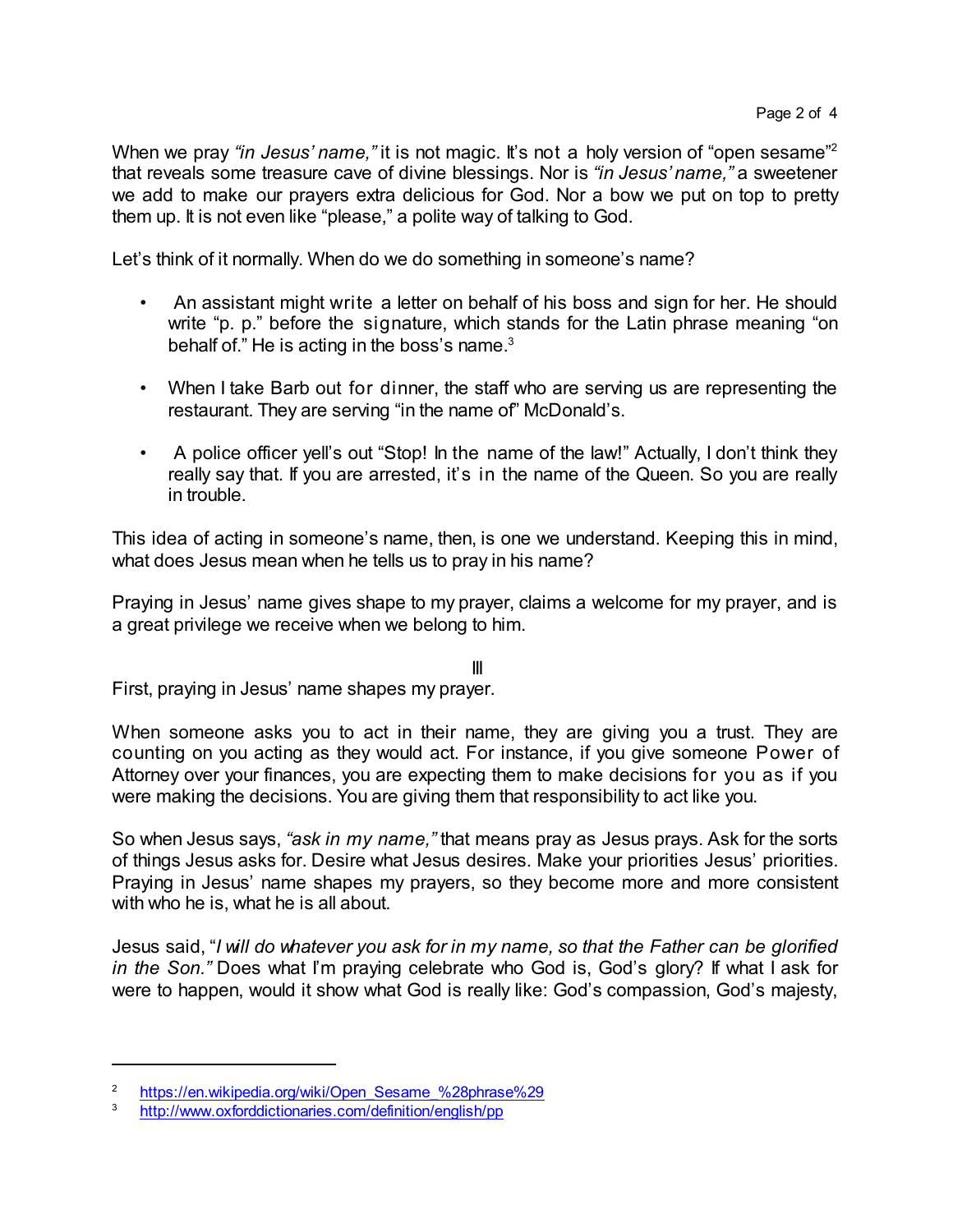God's justice, God's love, God's truth? 4

When I pray *"in Jesus' name,"* I'm saying *"God, whatever I've asked, shape it to conform to Jesus. Listen to my prayer in such a way that fits with Jesus' prayers, that it shares his heart's desire to bring glory to his Father."*

IV

Praying in Jesus' name shapes my prayers. It also claims a welcome for my prayers.

Just as we do, the writers of the Bible used images and experiences that were familiar to people. When they talked about coming to God in prayer, they said it is like having an audience before a great ruler. You enter the royal throne room by invitation only. If you barge in, you will be thrown out, or worse! You only come if you are asked. And you come carefully: wearing your best clothes, bowing, speaking only when spoken to. And we can see our praying as like that. Think of the "Holy of Holies" in the Temple, where only the High Priest could go. It was imagined as the throne room of God.

But then we hear a remarkable teaching from the New Testament's Letter to the Hebrews. I wrote this morning's "Invitation to Worship" with part of it in mind. It is in your bulletin.<sup>5</sup>

Jesus is the High Priest with access to the Holy of Holies, who invites us to come with him. With him, we are welcome to come right up to God and ask. You are welcome. You are welcome, just as you are. You do not need to dress up or put on a show. Wearing your worst rags, speaking your most poorly, ignorant of the rules . . . none of it matters. You are welcome. You have a standing invitation. You are always on the honoured guest list. Because of who you are coming with. Using this ancient imagery, we might say Jesus is the Heir of the Almighty, the Crown Prince of Heaven. And you are his close friend. So you are welcome in his name.

 $\vee$ 

So, by praying in Christ's name, I'm asking that God shape my prayers to be like Jesus'. Also, that God welcome my prayers as God welcomes Jesus'. Thirdly, praying in Jesus' name evokes what a tremendous privilege prayer is.

I think we take prayer for granted. *"Of course we can pray to God,"* we imagine. But stop and think about it for a moment. Why should prayer be possible? God is the Creator of all that is. God commands the farthest expanses of the Cosmos. God is entirely good, perfectly pure, wonderfully just, absolutely glorious. God is entirely sufficient for God-self: God has absolutely no need for us, nor is in any way dependent on us. God is so unlike

<sup>4</sup> Martin Luther asked, "What does it mean that the Father is to be glorified in the Son? Nothing else than *this, that the Father is to be known and acknowledged as a merciful and compassionate Father, who is* not angry with us and does not want to condemn us to hell but remits our sin and grants us all His grace *for His son's sake. . . ."* Quoted in Bruner, 831.

<sup>5</sup> Hebrews 4.14-16.